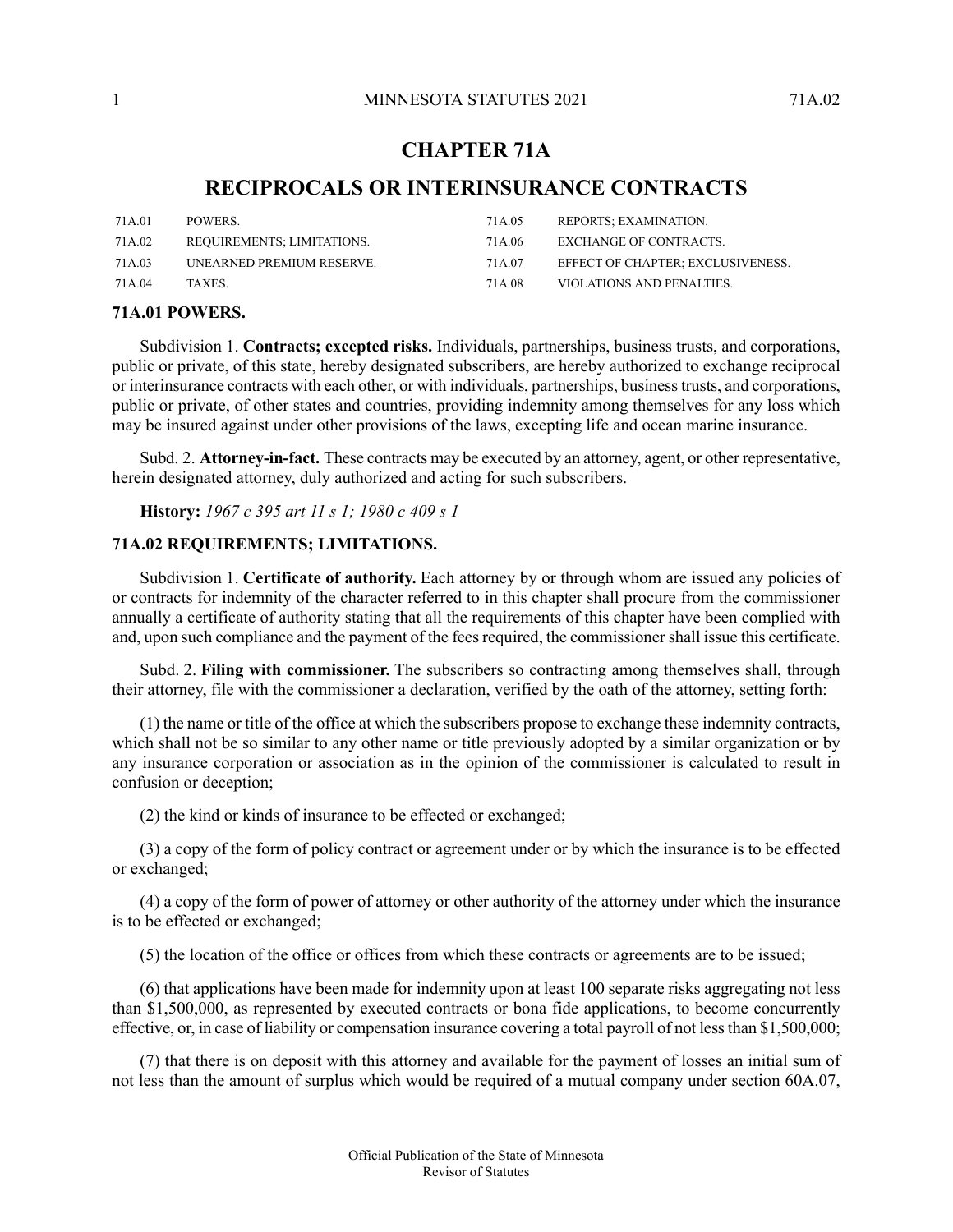subdivisions 5b and 5c, to become authorized to transact insurance business in this state if it were engaged in those same lines of insurance, provided that after initial authorization has been granted the amount shall thereafter be constantly maintained in an amount equal to that required of a mutual company. In addition, if it is a reciprocal or interinsurance exchange operating on a nonassessable basis, it must establish and maintain a guaranty fund in an amount equal to that which would be required of a mutual company pursuant to section 66A.16, if it were engaged in those same lines of insurance.

Subd. 2a. **Surplus, application of prior law.** Subdivision 2, as amended by Laws 1969, chapter 820, section 1, shall be effective upon enactment, and thereafter all reciprocal insurance associations shall meet the revised requirements of subdivision 2, as amended by Laws 1969, chapter 820, section 1, provided, however, that any reciprocal insurance association authorized to transact a particular kind or kinds of insurance as specified in section 60A.06, may continue to do so without complying with the revised requirements of subdivision 2, as amended by Laws 1969, chapter 820, section 1. After enactment, any reciprocal insurance association which seeks authority to transact an additional kind or kinds of insurance shall, as a condition to the granting of such authority, comply with the revised requirements of subdivision 2, as amended by Laws 1969, chapter 820, section 1, as to such additional kind or kinds of insurance that it is authorized to transact.

Subd. 3. **Commissioner as agent for service.** Concurrently with the filing of the declaration provided for by the terms of subdivision 2, the attorney shall execute and file with the commissioner an instrument in writing for the subscribers, conditioned that upon the issuance of the certificate of authority provided for in subdivision 1, service of process in compliance with section 45.028, subdivision 2, may be had upon the commissioner in all suits in this state arising out of these policies, contracts, or agreements, which service shall be valid and binding upon all subscribers exchanging at any time reciprocal or interinsurance contracts through such attorney.

<span id="page-1-0"></span>Subd. 4. **Maximum indemnity.** There shall be filed with the commissioner by such attorney a statement under oath showing the maximum amount of indemnity upon any single risk, and such attorney shall, when and as often as the same shall be required, file with the commissioner a statement verified by oath to the effect that the attorney has examined the commercial rating of these subscribers, as shown by the reference book of a commercial agency having at least 100,000 subscribers, and that from this examination or from other information in the attorney's possession it appears that no subscriber has assumed on any single risk an amount greater than ten percent of the net worth of the subscriber.

History: 1967 c 395 art 11 s 2; 1969 c 820 s 1,2; 1986 c 444; 1992 c 564 art 2 s 6

# **71A.03 UNEARNED PREMIUM RESERVE.**

Subdivision 1. **How calculated.** There shall at all times be maintained as a reserve a sum, in cash or convertible securities, equal to 50 percent of the net annual deposits collected and credited to the accounts of the subscriber on policies in force having one year or less to run and pro rata on those for longer periods. Net annual deposits shall be construed to mean the advance payments of subscribers after deducting therefrom the amounts specifically provided in the subscribers' agreements for expenses.

<span id="page-1-1"></span>Subd. 2. **Minimum reserve.** These sums shall at no time be less than \$25,000 and, if at any time, 50 percent of the deposits, so collected and credited, shall not equal that amount, the subscribers shall make up any deficiency.

**History:** *1967 c 395 art 11 s 3*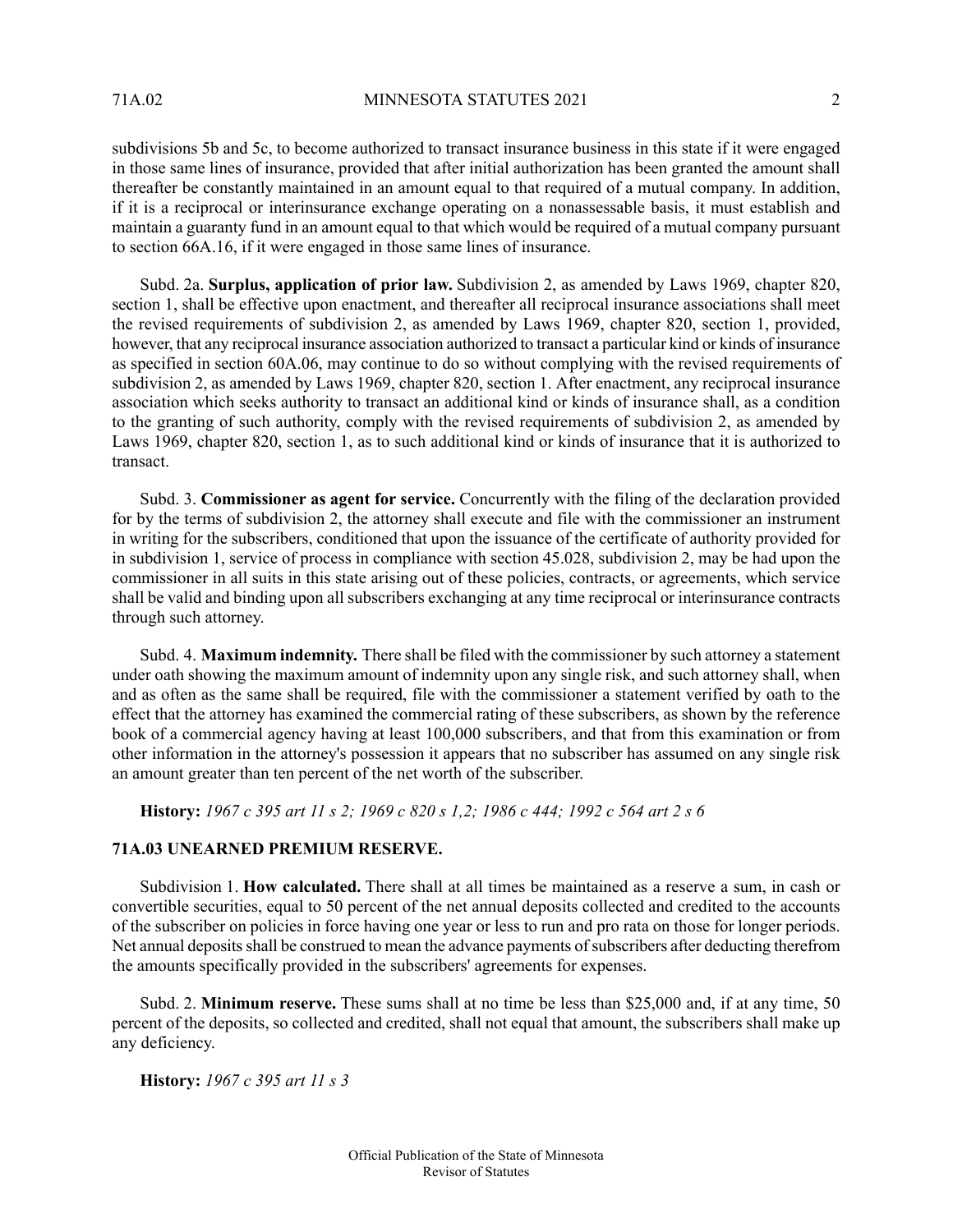#### 3 MINNESOTA STATUTES 2021 71A 08

# **71A.04 TAXES.**

Subdivision 1. **Premium tax.** The attorney-in-factshall file with the commissioner of revenue all returns and pay to the commissioner of revenue all amounts required under chapter 297I.

Subd. 2. [Repealed, 2000 c 394 art 2 s 28]

<span id="page-2-0"></span>History: 1967 c 395 art 11 s 4; 1969 c 1148 s 20; 1986 c 444; 2000 c 394 art 2 s 19; 2008 c 154 art *14 s 2*

# **71A.05 REPORTS; EXAMINATION.**

Subdivision 1. **Annual report.** The attorney-in-fact shall make a report to the commissioner for each calendar year on the first day of March showing the financial condition of affairs at the office where the contracts are issued and furnish such additional information and reports as may be required.

The attorney-in-fact shall not be required to furnish the names and addresses of any subscribers nor the loss ratio.

<span id="page-2-1"></span>Subd. 2. **Examination.** The business affairs and assets of these organizations shall be subject to examination by the commissioner.

**History:** *1967 c 395 art 11 s 5*

# **71A.06 EXCHANGE OF CONTRACTS.**

Subdivision 1. **Extension of corporate powers.** Any corporation now or hereafter organized under the laws of this state shall, in addition to the rights, powers, and franchises specified in its articles of incorporation, have full power and authority to exchange insurance contracts of the kind and character herein mentioned. The right to exchange these contracts is hereby declared to be incidental to the purposes for which the corporations are organized and is as much granted as the rights and powers expressly conferred.

<span id="page-2-2"></span>Subd. 2. **Public corporations.** Public corporations may exchange reciprocal or interinsurance contracts only when the issuing exchange has a surplus of \$300,000 or more and said contracts are issued without contingent liability.

**History:** *1967 c 395 art 11 s 6*

### <span id="page-2-3"></span>**71A.07 EFFECT OF CHAPTER; EXCLUSIVENESS.**

Except as herein provided, no law of this state shall apply to the exchange of these indemnity contracts unless such law specifically refers to reciprocals or interinsurance exchanges.

**History:** *1967 c 395 art 11 s 7*

# **71A.08 VIOLATIONS AND PENALTIES.**

Subdivision 1. **Attorney-in-fact.** Any attorney who shall, except for the purpose of applying for a certificate of authority as provided in this chapter, exchange any contracts of indemnity of the kind and character specified in this chapter, or directly or indirectly solicit or negotiate any applications for same without first complying with the provisions of this chapter, is guilty of a misdemeanor; and upon conviction thereof shall be subjected to a fine of not less than \$100 nor more than \$1,000.

Subd. 2. **Exchange.** In case of the failure of any such reciprocal or interinsurance exchange to comply with any of the provisions of this chapter, it shall be the duty of the commissioner to immediately declare